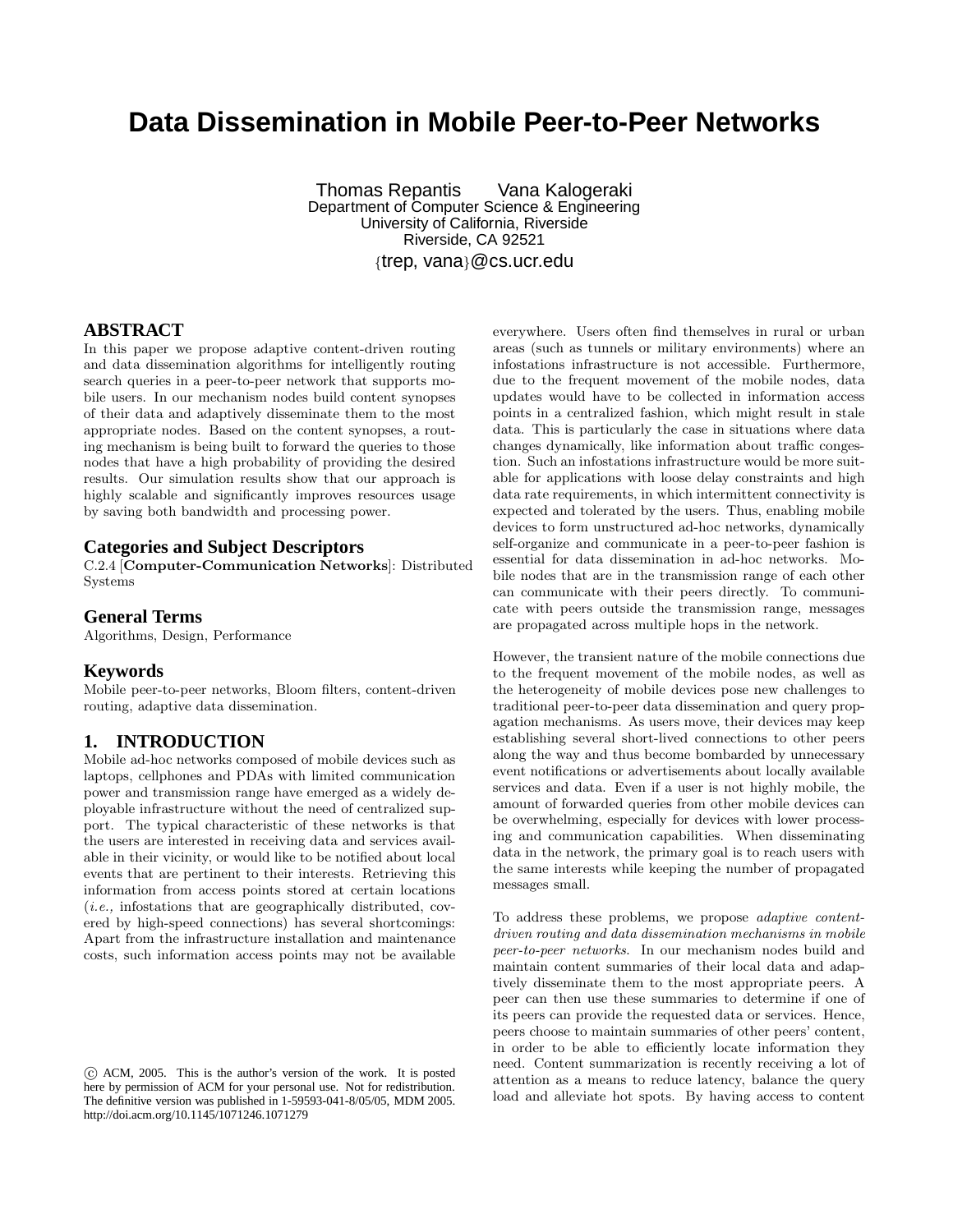summaries, a node can perform a local search to determine which nodes have the requested information and thus can efficiently decide where to propagate a query, to maximize the probability for a fast reply. However, when using the content summaries, it is important to intelligently decide to which nodes and how often to propagate them to the network. Since content summaries are passed around in messages, they introduce some performance cost. Storing the summaries of the contents of all the peers in one node in the network is impossible due to bandwidth and storage limitations and also because of the dynamic behavior of the peers. In a mobile environment, changes to the stored data happen more often than they can be communicated to a single peer. Thus, the peer-to-peer network can greatly benefit from intelligent decisions regarding when and where content summaries are disseminated. Our major contributions in this paper are:

- 1. We propose a content-driven routing mechanism for finding data objects in large-scale, unstructured peer-to-peer networks. Our mechanism propagates the queries to those peers that have a high probability of providing the desired results. The mechanism is driven by content synopses that are stored locally at the peers.
- 2. We propose adaptive data dissemination algorithms that adaptively decide to which peers to propagate the content synopses to improve the search and retrieval of the objects and make more efficient use of the bandwidth and processing power resources. Our mechanism accommodates peer additions and removals from the network.
- 3. We present an extensive experimental study of largescale networks, that illustrates that our mechanism reduces the number of messages sent, as well as the number of peers contacted, and achieves high recall efficiency, even in the presence of disconnecting nodes.

The remaining of this paper is organized as follows. Section 2 presents an overview of the system model and the content-driven routing and content synopses dissemination mechanisms. In Section 3 we describe the experimental evaluation of our approach and our results. Section 4 discusses related work and Section 5 concludes the paper.

# **2. SYSTEM DESIGN AND MECHANISMS**

We consider a network of  $N$  nodes (peers) that store objects<sup>1</sup>. Each peer has a globally unique identifier and maintains connections with other peers. The network is unstructured, decentralized and self-organizing, meaning that peers make their own decisions to which peers to connect to or to query for objects. The number of connections of a peer can vary and is typically restricted by the resource capabilities of the peer. Each object is uniquely identified by the means of intrinsic references [5] which are generated when the object is first inserted in the system. Intrinsic references are based on the hash digest of the object's actual contents



Figure 1: System operation example. Each node maintains a local content synopsis, as well as content synopses of remote peers. In this example, peer C propagated its content synopsis CS to peer B. B based on CS was able to route peer A's query Q only to C, and the result QH is routed back to A.

rather than its name or location and therefore allow us to create persistent, state-independent, and immutable storage. Alternatively, each object can be associated with a set of keywords to allow meta-data types of searching. The mechanisms presented in this paper are orthogonal to the type of search and therefore we just focus on searching by an object's intrinsic reference.

# **2.1 Content Synopses**

Each peer uses the Bloom filter data structure [1] to build a synopsis of the content in its local store. Assume that peer  $p$ has a group of *n* objects given by the set  $S_p = a_1, a_2, ..., a_n$ . The Bloom filter that represents the set  $S_p$  is described by a bit array  $BF_p$  of length m, with all bits initially set to 0. We assume k hash functions,  $h_1, h_2, ..., h_k$  with  $h_i : X \to 1...m$ . Each hash function maps each element of the set  $S$  to a value between 1...m in a totally random fashion. For each element  $s \in S$ , the bits at position  $h_1(s), h_2(s), ..., h_k(s)$  are set to 1. To determine whether a certain element  $x$  is in  $S$ , we check whether all the bits given by  $h_1(x), h_2(x), ..., h_k(x)$  are set to 1. If any of them is 0, then we are certain that the data item x is not in the set S. If all  $h_1(x), h_2(x), ..., h_k(x)$  are set to 1, we conclude that  $x$  is in  $S$ , although there is a certain probability that we are wrong. This is the case that a Bloom filter may yield a false positive. Our system exploits the probability that a small number of false positives does not greatly affect the performance of our searching mechanism. This fact makes the Bloom filter approach highly suitable for locating objects accurately and fast. Our system's operation is illustrated in Figure 1.

To support the removal of members from the sets represented by the Bloom filters we use counting Bloom filters. In this approach, a counter is added to each bit in the filter, so that the number of objects that are hashed in the same position is counted. An example of a counting Bloom filter is shown in figure 2 (i).

Each peer stores two types of filters, a local filter for the objects available locally at the node and remote filters for objects stored in remote peers, indexed by their IDs. Hence,

<sup>1</sup>We use the term "object" to refer to data, services or events.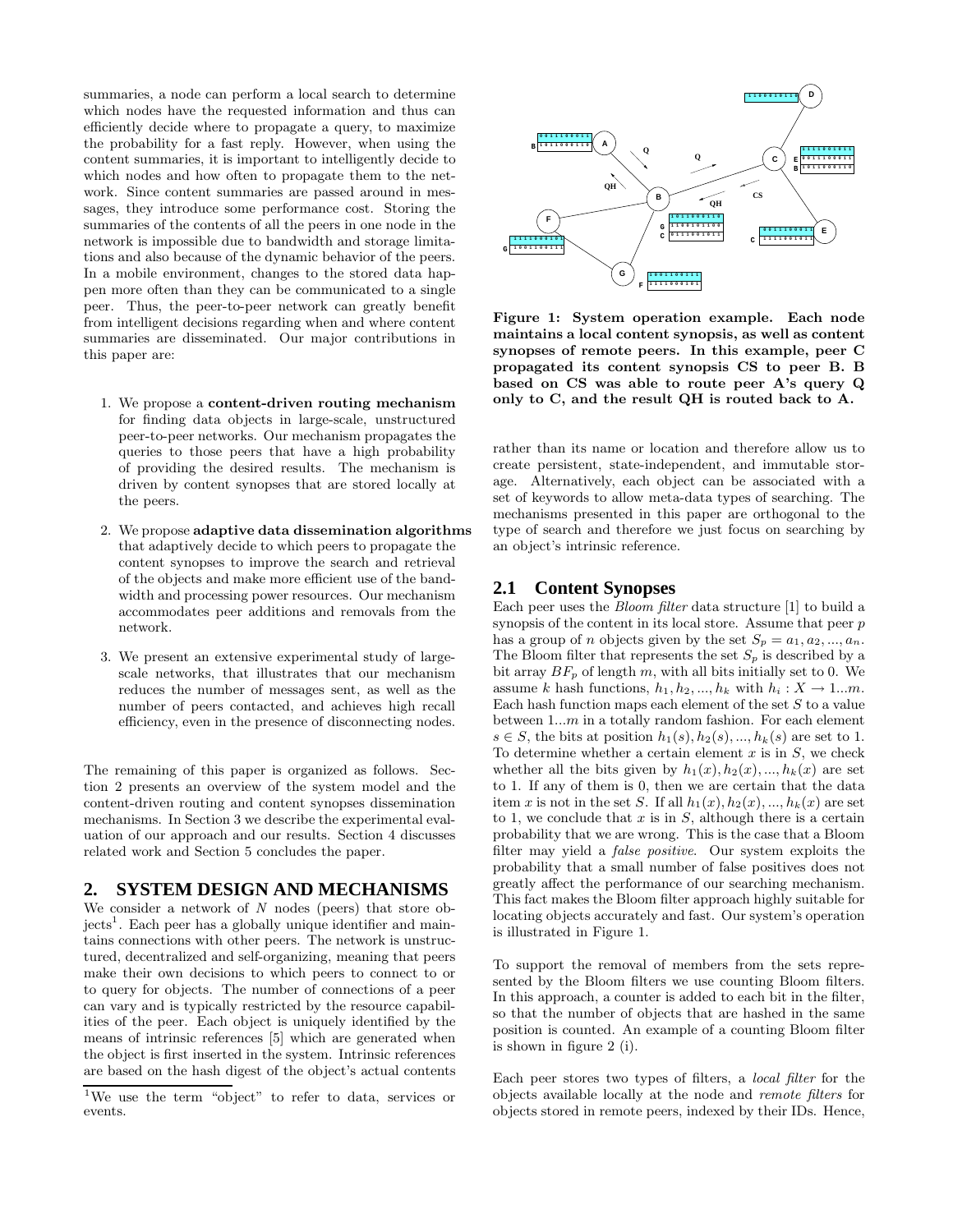

Figure 2: (i) Counting Bloom filter: The counters keep track of the number of objects that are hashed in the same position. (ii) Multi-level Bloom filter: The filter of each level is appended to that of the previous level.

to store multiple content synopses, we use multi-level Bloom filters. Figure 2 (ii) shows an example of a multi-level Bloom filter. Notice that the Bloom filter of each level is not merged but appended to that of the previous level. That approach consumes more memory space to store the Bloom filters, but allows us to estimate the location of a larger number of objects more accurately.

# **2.2 Content-Driven Routing**

In our content-driven query routing mechanism each peer stores the content synopses of other peers, and utilizes that information in order to route queries more efficiently. In particular, when a peer receives a query, apart from searching its local content, it also searches the stored content synopses of other peers. If there is no match in its local content, the peer forwards the query only to its immediate peers whose synopses indicate that they or their neighbors contain the requested object. Only if the object is not found in any content synopsis, is the query forwarded to a set of random neighbors.

If the query cannot be satisfied locally, the node must decide to which of the peers to propagate it next. Thus, it searches the contents of the stored synopses of remote peers. The results are ranked based on the goodness of the comparison and the query message is propagated only to the peers with the highest ranks. These are the peers whose synopses indicate that they contain the requested object. If the object is not found in any content synopsis, the node forwards the query to a random subset of the immediate peers. To provide a termination condition so that messages are not propagated indefinitely in the network when no objects are found, each message is associated with a time to live (TTL) field that represents the maximum number of times the message can be propagated in the network. The TTL value is decreased each time the message reaches a peer. A node that receives a message with TTL zero, stops forwarding the message. Also, if a node receives the same message from two different peers, it detects the duplicates and discards the second message.

During the system operation, the node keeps statistics about the queries and the replies generated or propagated through the peer. In particular, it keeps track of (1) the number of queries sent by the peer and the replies (query hits) received to its queries from other peers, (2) the number of queries received at the peer and the replies it generates to other peers. These are used to decide to which peers to disseminate a synopsis of the local content of the peer.

# **2.3 Content Synopses Dissemination Strategies**

Since the bandwidth used for transferring content synopses is limited, as well as the space in nodes to store them, each peer selects only some of the other peers to disseminate its content synopsis. We have implemented and compared three different strategies for content synopses dissemination.

Disseminate local content synopsis to immediate peers (Immediate Local – IL). According to this strategy each peer sends its local content synopsis to all its immediate peers and routes queries by taking into account only the content synopses of its immediate peers. This strategy is simple, but of limited use: Since only a small number of content synopses is examined for the routing decision to be taken, a lot of the queries cannot be directed using the content synopses. The protocol then resorts to randomly choosing peers to further forward the query and thus generates a lot of traffic.

Disseminate local content synopsis to peers selected adaptively (Adaptive Local –  $AL$ ). Using this more elaborate strategy, each peer sends its local content synopsis to a selection of peers, according to several parameters. Again the routing is done following the synopses of the local content of other peers. The recipients of the content synopsis of a peer are selected not only among its immediate neighbors, but also among remote peers whose queries have been answered successfully from local content in the past. The adaptive selection of the synopses recipients aims to make the content synopses available to the peers that have a high probability of using them again in the future and yet keep the number of synopses transfers limited. The parameters used to decide to which peers to disseminate the content synopses are described in a following section. As the number of content synopses used in routing is limited, this strategy is also often obliged to resort to randomly forwarding queries.

Disseminate both local and remote content synopses to peers selected adaptively (Adaptive Local Re- $\bf{note} - \bf{ALR}$ . This multi-level strategy differs from the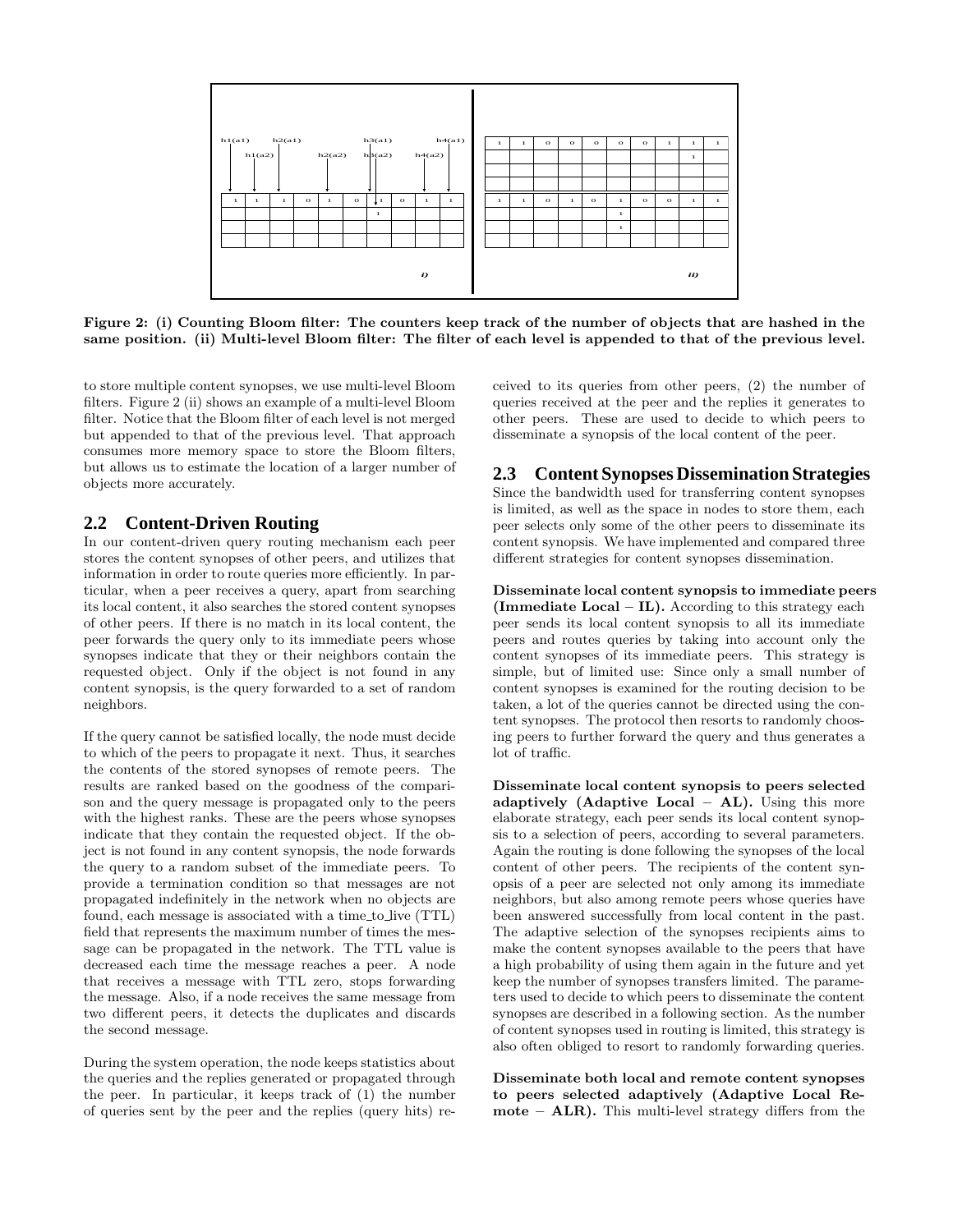

Figure 3: The content synopses dissemination strategies IL, AL, and ALR. In IL, node C propagates only its local synopsis to all peers one hop away. In AL, C propagates its local synopsis to selected immediate and remote peers. In ALR, C propagates both its local and stored remote synopses to selected immediate and remote peers.

previous, in that the peers disseminate and use for their routing decisions not only the synopses of the local content of their immediate peers or peers they have interacted with, but also synopses of the content of remote peers. More specifically when a peer propagates its local content synopsis to other peers, it also propagates the content synopses of remote peers it has stored. Other peers store those remote content synopses together with the local synopsis of that peer and use them to route queries to it. Since each peer stores and disseminates remote content synopses of peers it is connected to, it can easily route queries for content stored in them. Obviously this strategy enables the peers to examine a lot of content synopses before routing a query. Therefore a lot of the queries can be routed accurately and randomly forwarding queries is not used that often. The processing time spent in examining the content synopses is still small. The amount of information transferred between the nodes in order to disseminate the remote and the local synopses is higher than in the previous strategies, but is still restricted through the use of adaptive selection of the synopses recipients. The parameters used to decide to which peers to disseminate the content synopses are described in the next section.

Figure 3 presents an example of the different content synopses dissemination strategies discussed above. As already mentioned, all of the above strategies are assuming a simple network infrastructure, where peers route queries through their immediate neighbors. In AL and ALR a more advanced overlay network is built, where peers can open direct connections to peers that provide them with good results ("share similar interests with them") and routing can also be based on content synopses of peers outside a node's current horizon. In that case, where interest locality among the peers is exploited, queries can be routed even faster and more accurately, at the cost of managing many –probably short-lived– connections and of storing, processing and disseminating a large number of content synopses between many different peers.

Adaptive Synopses Dissemination Parameters. The AL and ALR dissemination strategies take into account the following parameters to disseminate the content synopses more efficiently.

- The number of queries  $q_i$  a node has received by a peer, and their frequency. Peers that have sent a lot of queries to that node will most probably make good use of its content synopsis in their routing decisions. A lot of forwarded queries indicate peers that route a lot of traffic. They can use a peer's content synopsis to avoid sending queries to that node for content it does not have.
- The number of replies  $r_i$  a node is providing a peer with, and their frequency. This parameter identifies the popularity of the stored objects among specific peers. Peers that generated a lot of local hits and got a lot of replies by the node to their requests will also most probably need its content synopsis in their routing decisions.

#### **2.4 Implications of Dynamic Behavior**

Since the network is dynamic and self-organizing, nodes may leave or join independently. The system must be able to disseminate content synopses to reflect such changes in the connections. Moreover content synopses must be updated whenever an object is added, deleted, or its contents have changed. In our system, updated content synopses are generated in two cases:

- When a peer detects an update at the local repository (content changes) of objects (new objects are obtained, existing objects are deleted or new versions of existing objects are created).
- When a peer detects an incoming or withdrawn peer connection (connection establishment or drop).

Content Changes. When the content is updated, a new content synopsis is disseminated by the peer. To minimize the traffic in the network our approach (1) does not generate an update unless the contents of the peers have changed and (2) groups individual Bloom filter updates into group updates to propagate them to the peers. Content synopses are disseminated due to both local and remote content changes.

Connection establishment. As nodes in a mobile peerto-peer network move, the peers in their vicinity change.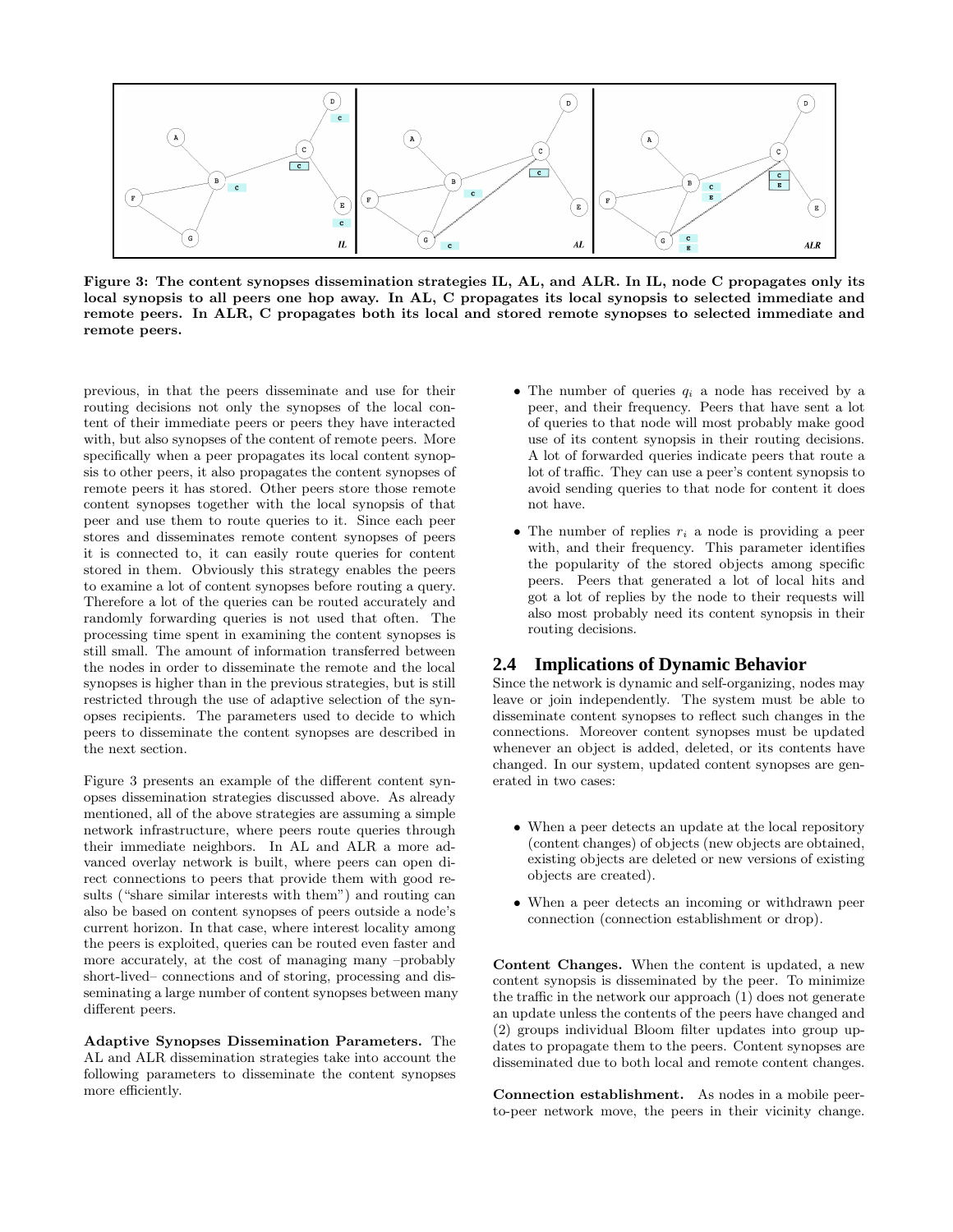Therefore connections are dropped and connections with new neighbors are established. We distinguish between two different modes in a peer's operation: i) When a peer is static, its position does hardly change and neither do the connections with its neighbors. ii) When a peer is dynamic, it moves a lot and its neighbors and the connections with them change constantly.

Obviously a peer can alternate between static and dynamic mode. A peer is considered static by its neighbors, when it has been connected with its peers for longer than a time threshold  $t_s$ .

Note that it is important to differentiate between static and dynamic peers as we treat them differently in the synopses dissemination strategy. When a peer moves to a new location the synopses of the contents of peers in its old vicinity are not useful in routing queries anymore, as those peers are now unreachable. Therefore pushing synopses to peers as they move would not provide any benefits, while it would result in unnecessary traffic for content synopses dissemination. When a moving peer needs to search for something or route a query, it first asks for the content synopses of its current neighbors. On the other hand, a static peer can make good use of the content synopses of its vicinity and obliging it to explicitly ask for all of them would cause unnecessary traffic. Therefore peers push their content synopses to static peers. The same rules apply to a newcomer's decision to disseminate its own content synopsis.

Connection drop. When a peer permanently disconnects from the network, neither the content synopses of other peers stored in it, nor its content synopsis stored in other peers will be useful anymore. Its immediate peers will sense the disconnected peer and all the relevant content synopses will be removed after a time threshold  $t_r$ . In addition, a DISCONNECTED message will be sent to the non-immediate peers to remove their corresponding content synopses.

#### **3. EXPERIMENTAL EVALUATION**

To investigate the characteristics of our adaptive contentdriven routing mechanism we run extensive simulations on the Neurogrid simulator [10] using the Gnutella [8] P2P communication protocol. Our implementation of the adaptive content-driven routing protocol was done in approximately 3500 lines of Java code. The parameters used in the simulation are presented in Table 1. We chose the network size to vary up to 3000 nodes, an estimate of the number of concurrently active nodes in a university campus.

In our implementation we used counting, multi-level Bloom filters. To create the hash functions used in generating the Bloom filters, similarly to [21], we took advantage of a cryptographic message digest algorithm (SHA-1 [14]) and of its property of pseudo randomness. More specifically, we used SHA-1 to hash strings of arbitrary length, representing the peers' content, to 160 bits. We then built the hash functions by dividing the SHA-1 output into smaller sets of bits. In the experiments we used 4 hash functions, and Bloom filters that were 10 bits long. These parameter values allowed us to efficiently represent a total of 2000 unique objects on the nodes, while minimizing the number of false positives.

Our average results are derived from 20 measurements and each one of those is averaged from 20 searches (total 400 searches for each experiment).

In our first set of experiments we compared content-driven query routing to a traditional Breadth-First Search (BFS) algorithm. Even though BFS is not directly comparable to our content-driven routing protocols, we chose to present it here to illustrate the differences and the relative gain from our adaptive dissemination schemes.

Average message transfers during a search. Figure 4 shows that content-driven routing drastically decreases the number of query messages transferred during a search. As the number of nodes increases, the number of message transfers grows dramatically in flooding-based BFS, while the content-driven routing mechanisms manage to keep the message transfers almost at a fixed level. Thus, by using the network bandwidth efficiently, content-driven routing is able to scale to thousands of nodes. ALR, by disseminating content synopses of both local and remote peers adaptively, achieves the minimum number of message transfers needed to answer a query. It is noteworthy that the decrease in query messages between ALR and BFS reaches 97%.

Average number of nodes reached during a search. Figure 5 again shows the benefits of content-driven routing in terms of bandwidth and processing power usage efficiency. All the content-driven routing techniques are able to provide query hits by contacting more than one order of magnitude less peers than BFS, which contacts a lot of peers unnecessarily. Moreover the content-driven routing strategies keep the number of reached nodes at an almost constant level, while the nodes that are reached with BFS grow linearly as the total number of nodes increases. The figure shows that the adaptive AL and ALR techniques guide queries more efficiently than the simplistic IL, in which content synopses are disseminated blindly to all immediate peers. ALR is again the most efficient and scalable technique of all, due to the adaptive use of the multi-level Bloom filters.

Average Recall Efficiency during a search. Figure 6 shows the value of the query messages that are disseminated during a search, in terms of their contribution to the discovery of possible matches. Even though the flooding of BFS is able to discover a lot of matches, the cost of query messages transferred results in its low recall efficiency. ALR again has the highest recall efficiency, followed by the other adaptive content-driven routing strategy, AL. The reason is that adaptive content synopses dissemination places the Bloom filters where they are more likely to be needed, achieving better performance than the blind IL. As the number of nodes grows, the proportion of the total matches discovered by the content-driven routing mechanisms decreases, since the queries are guided, in order to contact a small number of nodes and to produce a small number of messages.

In our second set of experiments we compared the different content-driven routing protocols to each other in more detail.

Content synopses hits over misses. Figure 7 shows how much the query routing actually benefits from the use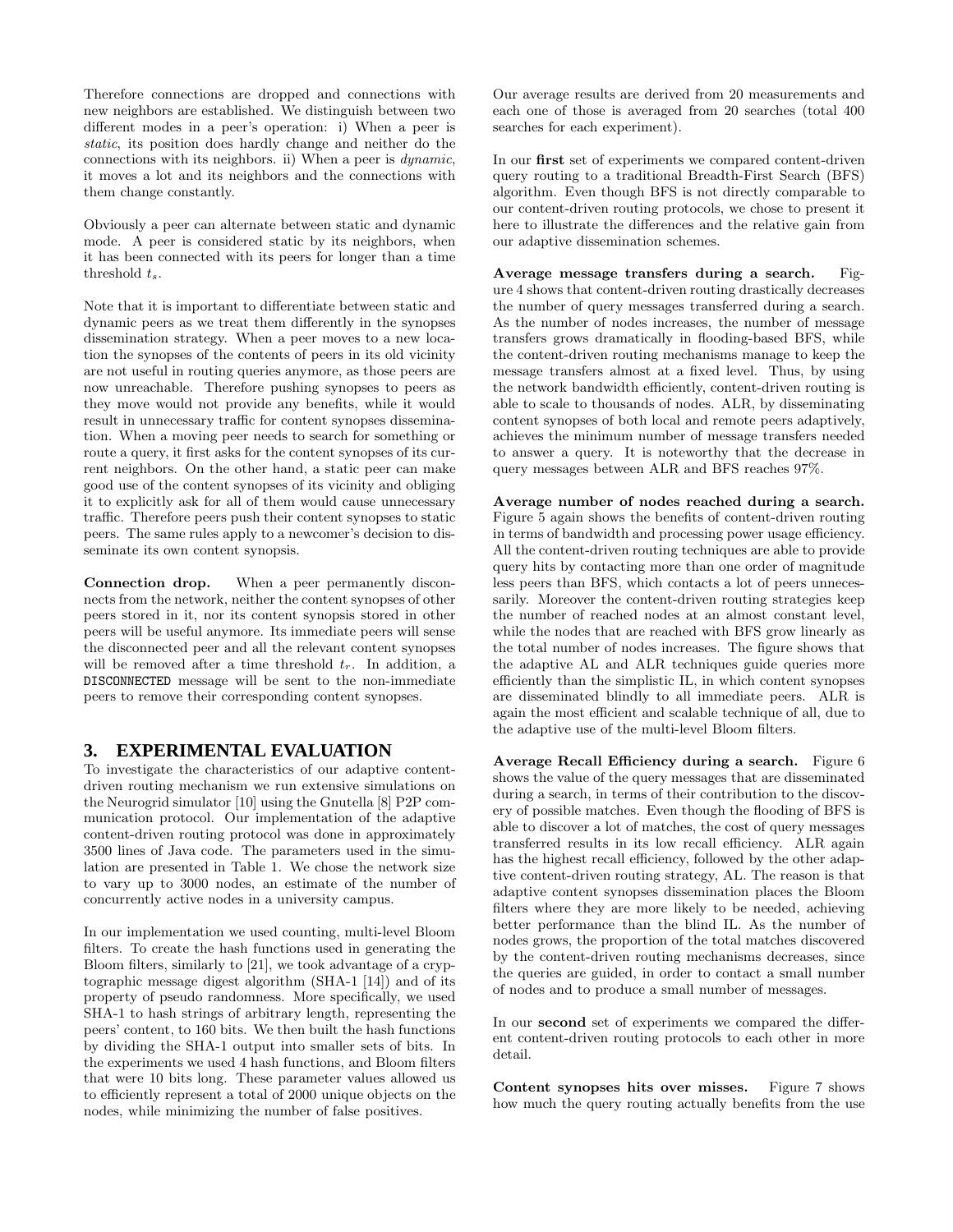| Node Parameters                | Number of nodes                            | Varving |
|--------------------------------|--------------------------------------------|---------|
| Network Parameters             | TimeToLive of query messages               |         |
|                                | Initial number of connections per node     |         |
|                                | Minimum number of connections per node     | 3       |
|                                | Maximum number of connections per node     | 10      |
|                                | Network topology                           | Random  |
| Content Parameters             | Size of pool of available objects          | 2000    |
|                                | Number of objects per node                 | 30      |
|                                | Distribution of objects over nodes         | Uniform |
| <b>Bloom Filter Parameters</b> | Size of filter, in bits                    | 10      |
|                                | Number of hash functions                   | 4       |
|                                | Size of counter for each position, in bits | 4       |
| Simulation Parameter           | Number of averaged measurements            | 20      |
|                                | Number of searches per experiment run      | 400     |

Table 1: Simulation settings.



Figure 4: Average number of query messages sent during a search for different network sizes.

of the content synopses. We notice that simply placing content synopses of local content to immediate neighbors (IL) is useful for routing only about 10% of the queries. On the other hand, adaptively placing content synopses (AL and ALR) improves their usefulness to 20% for AL and to 90% for ALR. By disseminating local and remote content synopses, ALR manages to drastically decrease the number of Bloom filter misses and achieves a hits/misses ratio close to 1, meaning that half of the queries can be routed based on the content synopses.

False positives over total positives. Figure 8 shows that content-driven routing is extremely accurate. For all three routing strategies that use content synopses only a very small percentage (around 1%) of the total queries that are routed based on them is falsely routed, due to Bloom filter false positives. Thus, our choice of the Bloom filter parameters allowed us to minimize the false positives.

Total content synopses messages. Figure 9 shows the relative cost of the different content-driven routing protocols, in terms of content synopses dissemination messages. By simply disseminating content synopses only to immediate peers, IL keeps the protocol overhead low. However the usefulness of the content synopses in that approach is limited, as figure 7 indicates. AL on the other hand has to disseminate a lot of content synopses for them to be useful in query routing. ALR, by adaptively disseminating local



Figure 5: Average number of nodes reached during a search for different network sizes.

and remote content synopses, manages to route queries effectively and yet keep the protocol overhead at a reasonable level, even as the number of nodes increases. That overhead is acceptable, if one takes into account the drastic saving of query messages ALR achieves.

In our third set of experiments we evaluated our protocols in a mobile environment, where peers leave the network dynamically. We gradually disconnected peers throughout the experiment run and we conducted experiments for disconnections reaching to 10, 20, and 30% of the total number of peers, which was initially 3000. We report the effects of the disconnections on the Bloom Filter behavior.

False positives over total positives. Figure 10 shows that content-driven routing remains very accurate even when a lot of peers disconnect. The neighbors of a leaving peer realize the disconnection and update their summaries, while peers further away also update their synopses when they are notified by a DISCONNECTED message they receive from the immediate peers. Hence false positives are not increased by the peer disconnections.

Content synopses hits over misses. Figure 11 shows that peer disconnections do not affect the success of the synopses in query routing either. ALR, which is the most aggressive mechanism in synopses dissemination, often routes queries successfully using the summaries. When a lot of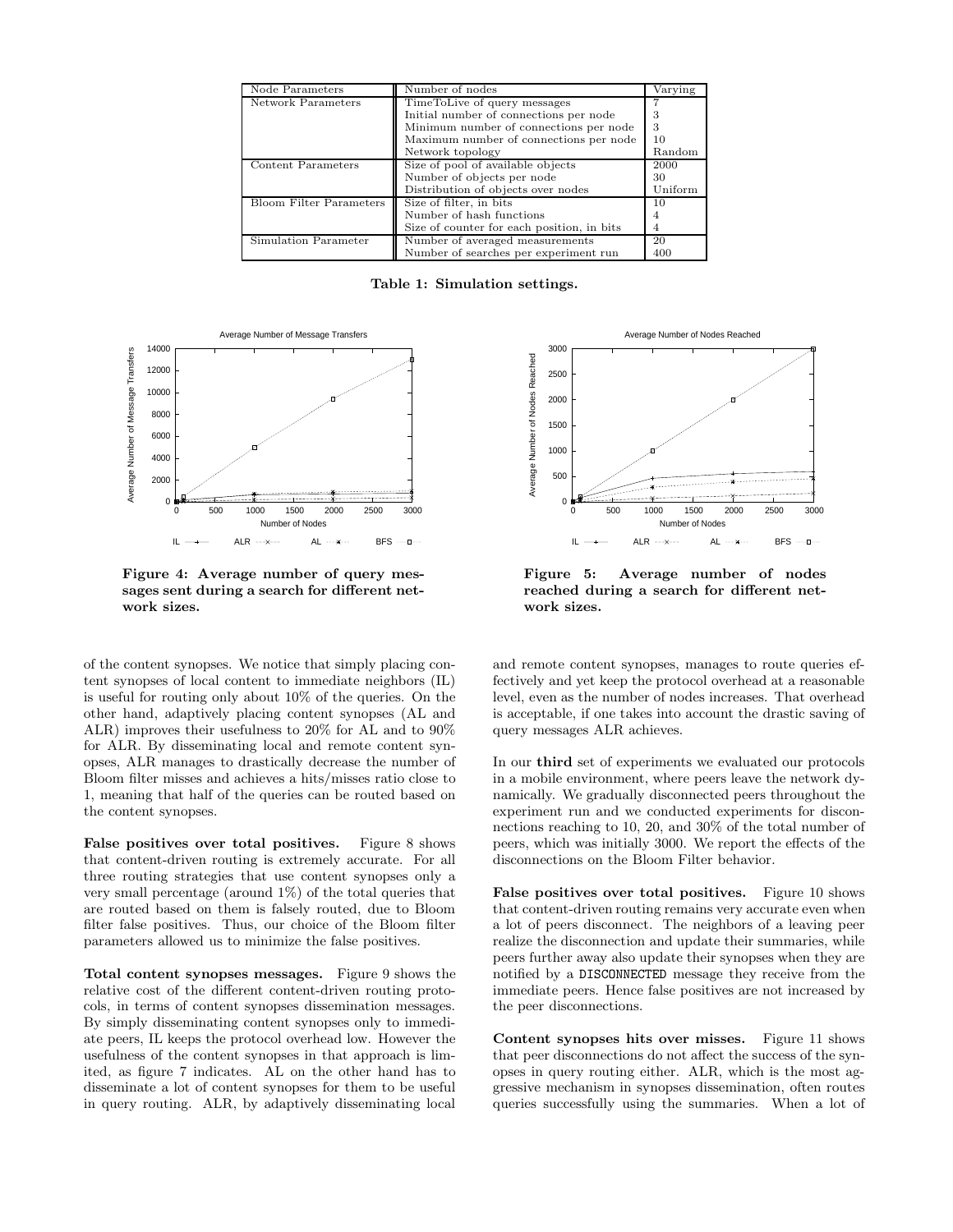

Figure 6: Average proportion of possible matches discovered over the number of queries transferred.



Figure 8: Ratio of Bloom filter false positives over total positives for different network sizes.

peers disconnect, less synopses are available to help in query routing, hence a small degradation in the hit ratio.

# **4. RELATED WORK**

Mobile ad-hoc networks emerge as an exciting paradigm of peer-to-peer collaboration and several platforms including 7DS [15] and Proem [12] have recently been proposed. Several aspects of mobile peer-to-peer operation, such as resource exchange [24] and segmented file downloading [9] have been investigated. Yet, the problem of efficiently locating objects in a mobile peer-to-peer system still remains challenging, mainly due to the unstructured nature of the network. Existing solutions from the domains of distributed databases [16] or publish/subscribe systems [2] are not directly applicable to networks of self-organizing, highly mobile nodes.

Several mechanisms have been proposed to improve searching and data dissemination in peer-to-peer networks, without however addressing any mobility issues [7, 18] For example, Planet-P [3] locates objects by replicating globally two data structures: A membership directory and a compact content (term-to-peer) index. Members gossip about



Figure 7: Ratio of hits over misses of the content synopses for different network sizes.



Figure 9: Total content synopses dissemination messages transferred for different network sizes.

changes to keep these data structures updated and loosely consistent. The cost of storing and maintaining the global data structures makes the system unsuitable for users with modem-speed connections, low storage capabilities, or for networks of more than some thousand peers. Our mechanism on the other hand does not rely on any global knowledge of the network and thus has minimum overhead and no need for structure.

Rumor spreading algorithms have been proposed, that offer probabilistic guarantees, instead of ensuring strict consistency [22]. P-Grid [4] uses a hybrid push/pull rumor dissemination algorithm. Peers that have been disconnected, that have not received updates for a long time, or that have received a pull request but are not sure if they have the latest update, pull updates from one or more other peers. In the CUP (Controlled Update Propagation) [19] protocol each node decides whether to register for receiving and propagating updates for an item according to popularity (based on the number of queries received for that item)-based incentives, either probabilistic, or log-based, also taking into account its workload and/or network connectivity.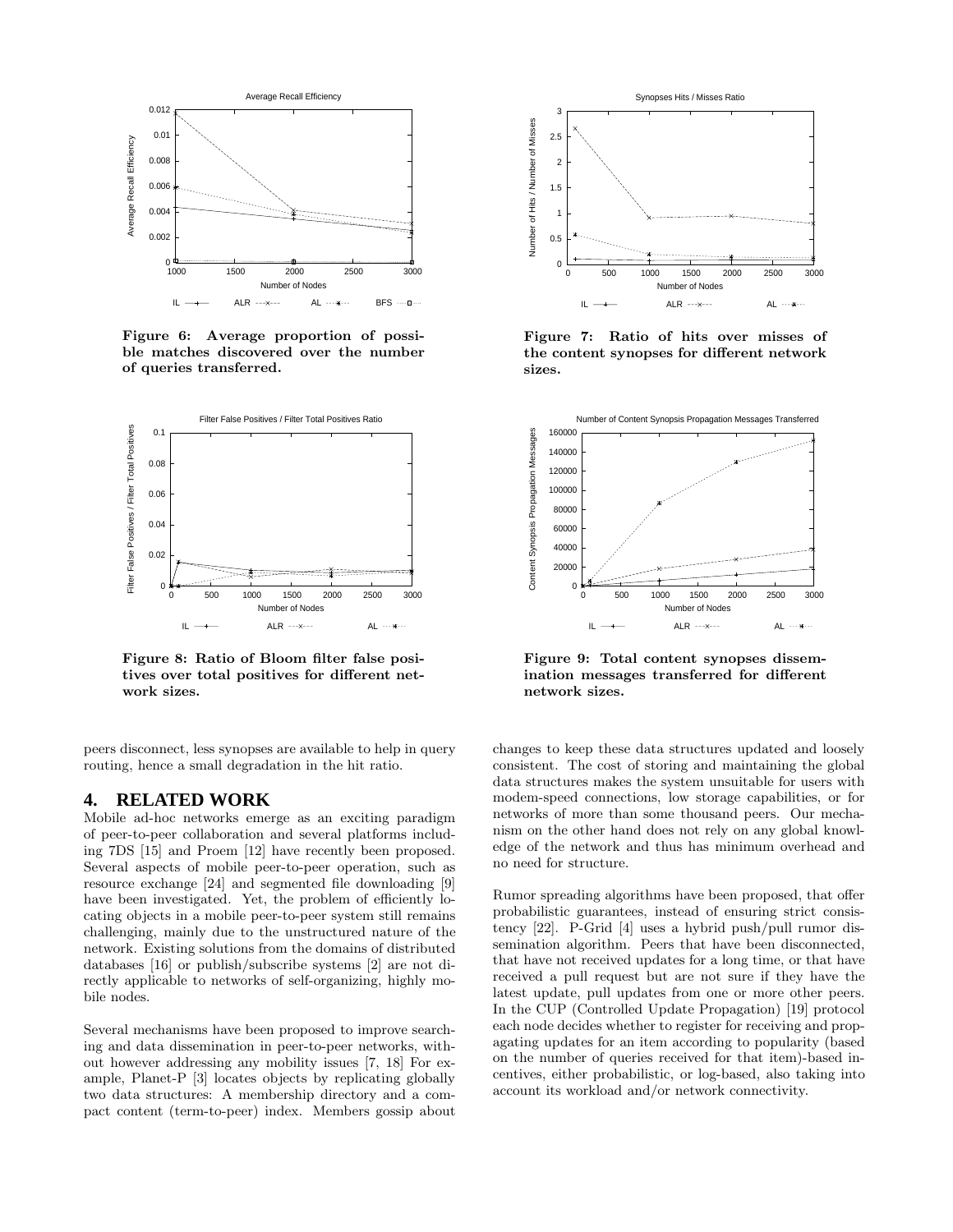

Figure 10: Bloom filter false positives over total positives for different percentages of disconnected nodes.

There has also been work in caching the results of queries, while arbitrarily partitioning a network in layers. In [23] in addition to a local index, that keeps indices of local files, each peer maintains a response index, which caches the query results that flow through the peer. While this work also aims at reducing search traffic, the approach followed focuses on query caching and not on content summarization. Also relevant is work done on filtering and disseminating streaming data [20], where data repositories are organized hierarchically according to their coherency requirements, and work on overlay topologies for routing real-time media streams between some publishers and many subscribers. Breadth and Depth Bloom filters have also been used for summarizing hierarchical data structures [11]. These however focus on specific data structures, such as XML documents and assume a hierarchical network organization.

The Bloom Filter mechanism has also been used in Summary Cache [6] in the context of web-caching. The authors have shown that Bloom filter representations are economical and reduce the bandwidth consumption in the network.

Our work builds upon [13] and [17]. In our earlier work [13] we introduced the concept of content summarization, while in the current work we focus on mechanisms for the dissemination of the synopses, we present more elaborate summarization techniques and discuss mobility issues. One of our criteria for adaptive selection of the synopses recipients is the notion of interests, explained in [17].

# **5. CONCLUSIONS**

In this paper we have investigated adaptive content-driven routing and data dissemination mechanisms for mobile peerto-peer networks. Based on content synopses, nodes can forward queries intelligently only to their peers that are able to provide replies with a high probability. By disseminating the content synopses adaptively, we have shown how they can be strategically placed in the network, where they are most probably going to be needed. We have simulated mobile networks of thousands of peers and also verified the robustness of our mechanism under dynamic peer disconnections.



Figure 11: Content synopses hits over misses for different percentages of disconnected nodes.

We have compared our content-driven routing mechanism to traditional flooding-based searching to find out great savings in query messages. Thus, our approach is scalable and highly efficient in terms of bandwidth and processing power usage. We have compared three different content synopses dissemination strategies. Our results show that adaptive local and remote content synopses dissemination performs much better than blind content synopsis dissemination to immediate peers, or dissemination of just local content synopses.

#### **6. ACKNOWLEDGMENTS**

This research has been supported by NSF Award 0330481.

### **7. REFERENCES**

- [1] B. H. Bloom. Space/time trade-offs in hash coding with allowable errors. Communications of the ACM, 13(7):422–426, July 1970.
- [2] I. Burcea, H. Jacobsen, E. Lara, V. Muthusamy, and M. Petrovic. Disconnected operation in publish/subscribe middleware. In Proceedings of the 2004 IEEE International Conference on Mobile Data Management, MDM, January 2004.
- [3] F. M. Cuenca-Acuna, C. Peery, R. P. Martin, and T. D. Nguyen. PlanetP: Using gossiping to build content addressable peer-to-peer information sharing communities. In Proceedings of the 12th IEEE International Symposium on High Performance Distributed Computing, HPDC, June 2003.
- [4] A. Datta, M. Hauswirth, and K. Aberer. Updates in highly unreliable, replicated peer-to-peer systems. In Proceedings of the 23rd International Conference on Distributed Computing Systems, ICDCS, May 2003.
- [5] K. Eshghi. Intrinsic references in distributed systems. Technical Report HPL-2002-32, HP Labs, 2002.
- [6] L. Fan, P. Cao, J. Almeida, and A. Broder. Summary cache: A scalable wide-area web cache sharing protocol. In Proceedings of ACM SIGCOMM'98, August 1998.